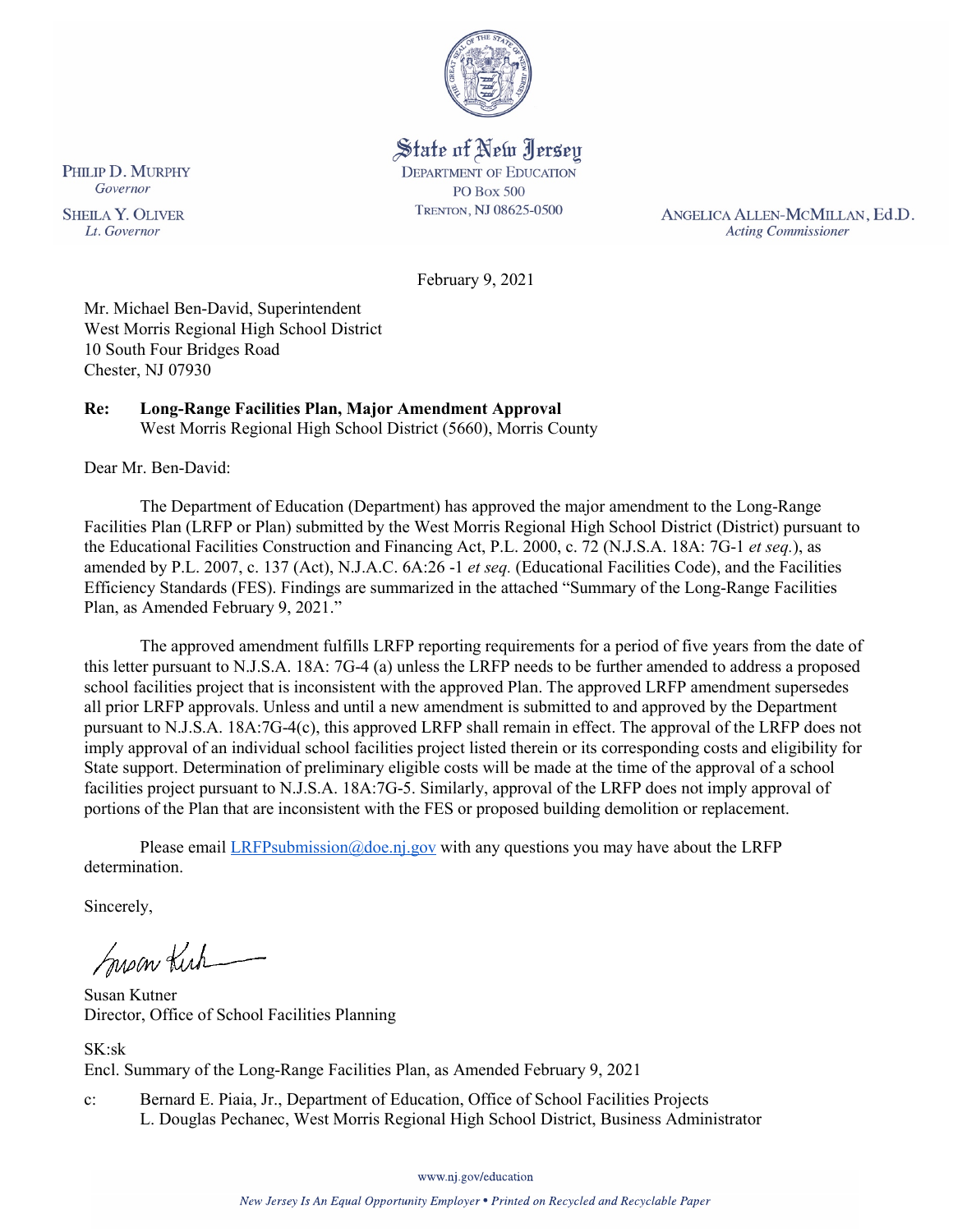# **West Morris Regional High School District (5660) Summary of the Long-Range Facilities Plan, as Amended February 9, 2021**

The Department of Education (Department) has completed its review of the major amendment to the Long-Range Facilities Plan (LRFP or Plan) submitted by the West Morris Regional High School District (District) pursuant to the Educational Facilities Construction and Financing Act, P.L. 2000, c. 72 (N.J.S.A. 18A: 7G-1 *et seq.*), as amended by P.L. 2007, c. 137 (Act), N.J.A.C. 6A:26-1 et seq. (Educational Facilities Code), and the Facilities Efficiency Standards (FES).

The following provides a summary of the District's approved amended LRFP. The summary is based on the standards set forth in the Act, the Educational Facilities Code, the FES, District-reported information in the Department's LRFP reporting system, and supporting documentation. The referenced reports in *italic* text are standard reports available on the Department's LRFP website.

## **1. Inventory Overview**

The District is classified as a Regular Operating District (ROD) for funding purposes. It provides services for students in grades 9-12.

The District identified existing and proposed schools, sites, buildings, rooms, and site amenities in its LRFP. Table 1 lists the number of existing and proposed district schools, sites, and buildings. Detailed information can be found in the *School Asset Inventory Report* and the *Site Asset Inventory Report.* 

**As directed by the Department, school facilities projects that have received initial approval by the Department and have been approved by the voters, if applicable, are represented as "existing" in the LRFP.** Approved projects that include new construction and/or the reconfiguration/reassignment of existing program space are as follows: n/a.

| Category                                     | <b>Existing</b> | <b>Proposed</b> |
|----------------------------------------------|-----------------|-----------------|
| Number of Schools (assigned DOE school code) |                 |                 |
| Number of School Buildings <sup>1</sup>      |                 |                 |
| Number of Non-School Buildings <sup>2</sup>  |                 |                 |
| Number of Vacant Buildings                   |                 |                 |
| Number of Sites                              |                 |                 |

## **Table 1: Number of Schools, School Buildings, and Sites**

Based on the existing facilities inventory submitted by the District:

- Schools using leased buildings (short or long-term):  $n/a$
- Schools using temporary classroom units (TCUs), excluding TCUs supporting construction: n/a
- Vacant/unassigned school buildings:  $n/a$

 $\overline{a}$ 

<span id="page-1-1"></span><span id="page-1-0"></span>*<sup>1</sup>* Includes district-owned buildings and long-term leases serving students in district-operated programs

<sup>&</sup>lt;sup>2</sup> Includes occupied district-owned buildings not associated with a school, such as administrative buildings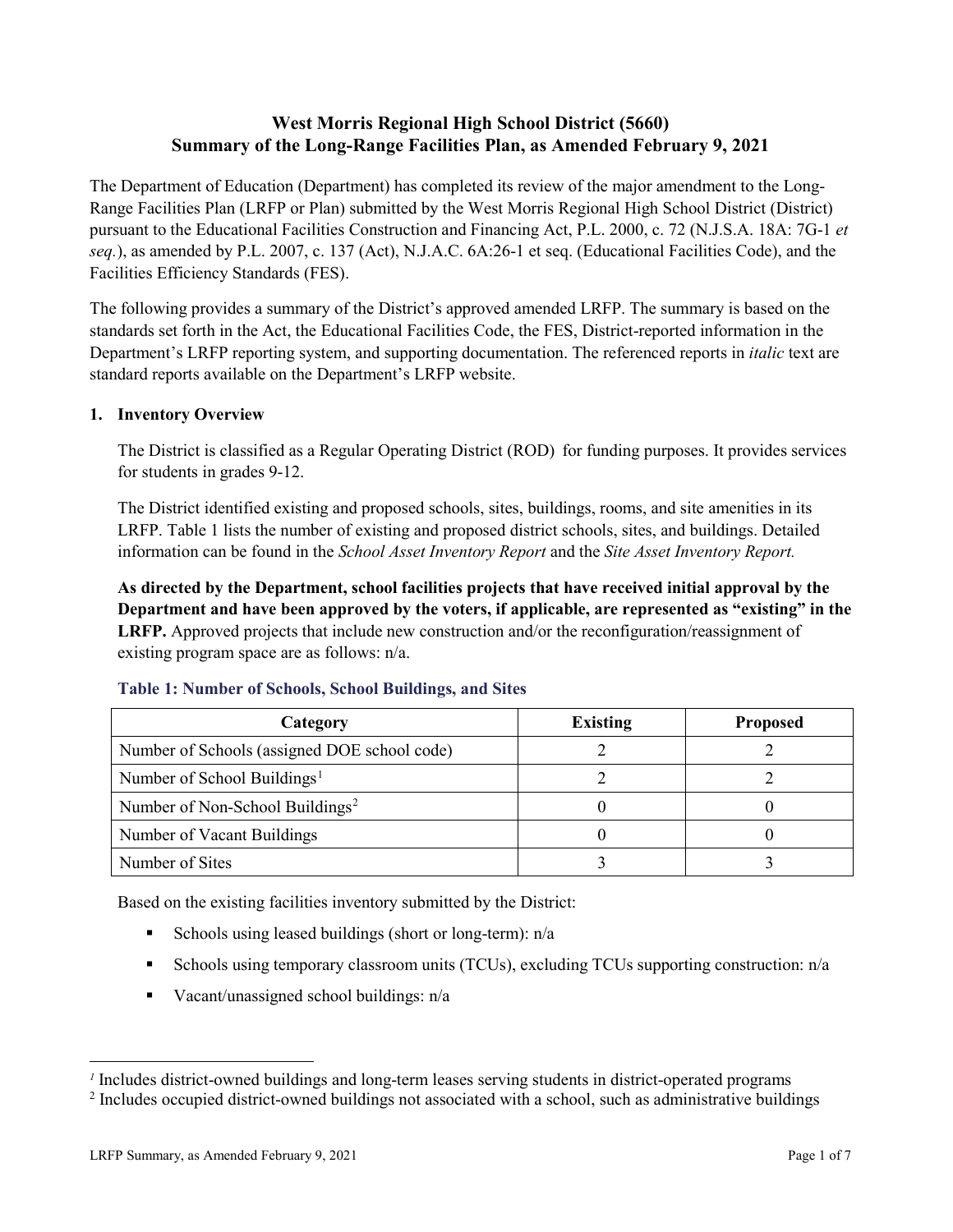Findings:

The Department has determined that the proposed inventory is adequate for approval of the District's LRFP amendment. However, the LRFP determination does not imply approval of an individual school facilities project listed within the LRFP; the District must submit individual project applications for project approval.

## **2. District Enrollments**

The District determined the number of students, or "proposed enrollments," to be accommodated for LRFP planning purposes on a district-wide basis and in each school.

The Department minimally requires the submission of a standard cohort-survival projection using historic enrollment data from the Application for School State Aid (ASSA) or NJ Smart. The cohort-survival method projection method forecasts future students based upon the survival of the existing student population as it moves from grade to grade. A survival ratio of less than 1.00 indicates a loss of students, while a survival ratio of more than 1.00 indicates the class size is increasing. For example, if a survival ratio tracking first to second grade is computed to be 1.05, the grade size is increasing by 5% from one year to the next. The cohort-survival projection methodology works well for communities with stable demographic conditions. Atypical events impacting housing or enrollments, such as an economic downturn that halts new housing construction or the opening of a charter or private school, typically makes a cohort-survival projection less reliable.

## **Proposed enrollments are based on a standard cohort-survival enrollment projection.**

Adequate supporting documentation was submitted to the Department to justify the proposed enrollments. Table 2 provides a comparison of existing and projected enrollments. All totals include special education students.

|                              | <b>Existing Enrollments</b> | <b>District Proposed Enrollments</b> |
|------------------------------|-----------------------------|--------------------------------------|
| <b>Grades</b>                | 2019-20                     | 2023-24                              |
| PK (excl. private providers) |                             |                                      |
| Grades K to 5                |                             |                                      |
| Grades 6 to 8                |                             |                                      |
| Grades 9 to 12               | 2,379                       | 2,258                                |
| <b>Totals PK to 12</b>       | 2,379                       | 2,258                                |

# **Table 2: Enrollments**

Findings:

The Department has determined the District's proposed enrollments to be acceptable for approval of the District's LRFP amendment. The Department will require a current enrollment projection at the time an application for a school facilities project is submitted incorporating the District's most recent enrollments in order to verify that the LRFP's planned capacity is appropriate for the updated enrollments.

# **3. District Practices Capacity**

Based on information provided in the room inventories, District Practices Capacity was calculated for each school building to determine whether adequate capacity is proposed for the projected enrollments based on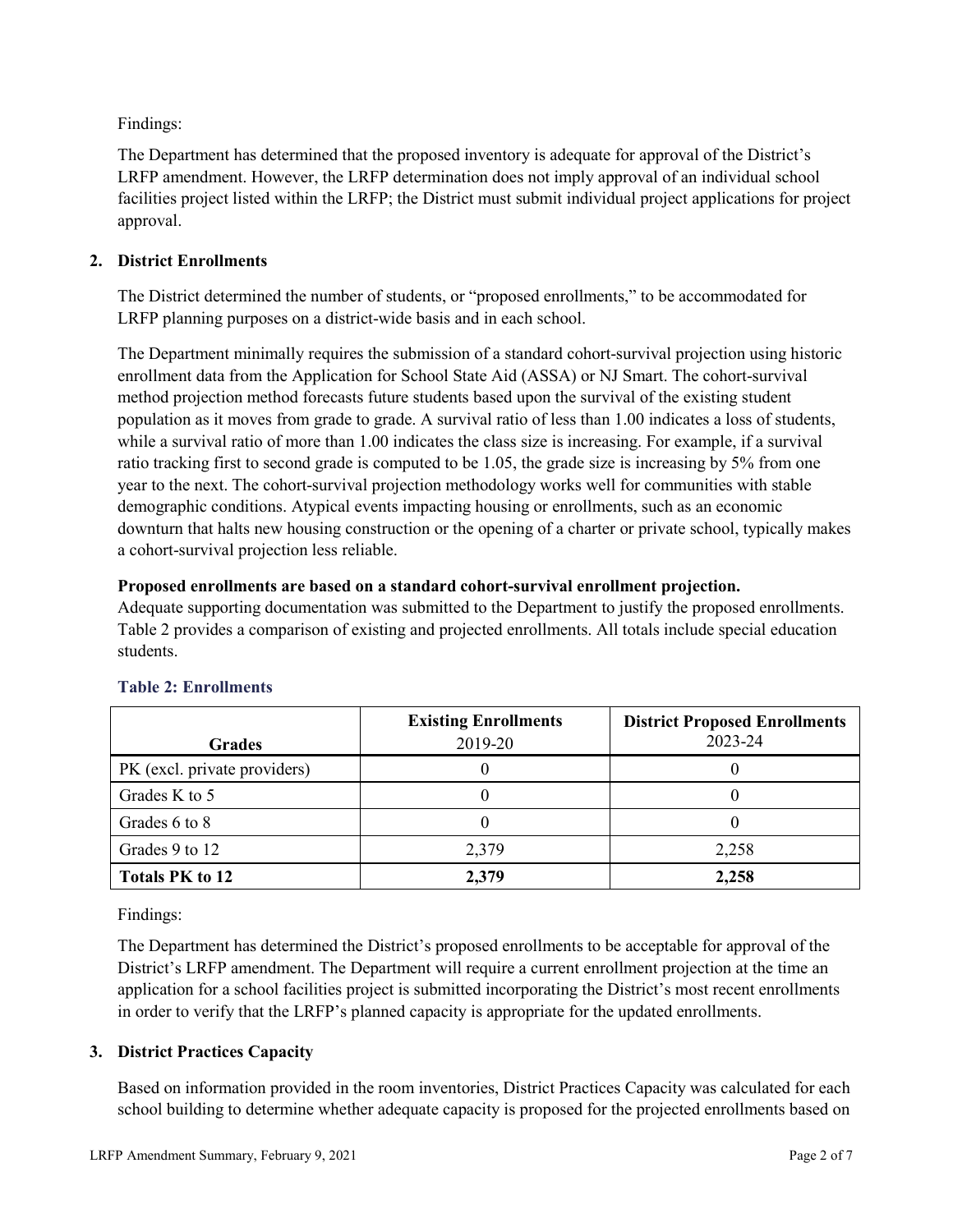district scheduling and class size practices. The capacity totals assume instructional buildings can be fully utilized regardless of school sending areas, transportation, and other operational issues. The calculations only consider district-owned buildings and long-term leases; short term leases and temporary buildings are excluded. **A capacity utilization factor of 90% for classrooms serving grades K-8 and 85% for classrooms serving grades 9-12 is applied in accordance with the FES.** No capacity utilization factor is applied to preschool classrooms.

In certain cases, districts may achieve adequate District Practices Capacity to accommodate enrollments but provide inadequate square feet per student in accordance with the FES, resulting in educational adequacy issues and "Unhoused Students." Unhoused students are considered in the "Functional Capacity" calculations used to determine potential State support for school facilities projects and are analyzed in Section 4.

Table 3 provides a summary of proposed enrollments and existing and proposed District-wide capacities. Detailed information can be found in the LRFP website reports titled *FES and District Practices Capacity Report, Existing Rooms Inventory Report, and Proposed Rooms Inventory Report.*

| <b>Grades</b>              | <b>Proposed</b><br><b>Enrollments</b> | <b>Existing</b><br><b>District</b><br><b>Practices</b><br>Capacity | <b>Existing</b><br>Deviation* | <b>Proposed</b><br><b>District</b><br><b>Practices</b><br>Capacity | <b>Proposed</b><br>Deviation* |
|----------------------------|---------------------------------------|--------------------------------------------------------------------|-------------------------------|--------------------------------------------------------------------|-------------------------------|
| Elementary ( $PK$ to 5)    | 0                                     | 0.00                                                               | 0.00                          | 0.00                                                               | 0.00                          |
| Middle $(6 \text{ to } 8)$ | 0                                     | 0.00                                                               | 0.00                          | 0.00                                                               | 0.00                          |
| High $(9 \text{ to } 12)$  | 2,258                                 | 2,799.90                                                           | 541.90                        | 2,799.90                                                           | 541.90                        |
| <b>District Totals</b>     | 2,258                                 | 2,799.90                                                           | 541.90                        | 2,799.90                                                           | 541.90                        |

## **Table 3: District Practices Capacity Analysis**

*\* Positive numbers signify surplus capacity; negative numbers signify inadequate capacity. Negative values for District Practices capacity are acceptable for approval if proposed enrollments do not exceed 100% capacity utilization.*

Considerations:

- Based on the proposed enrollments and existing room inventories, the District is projected to have inadequate capacity for the following grade groups, assuming all school buildings can be fully utilized: n/a
- Adequate justification has been provided by the District if the proposed capacity for a school significantly deviates from the proposed enrollments. Generally, surplus capacity is acceptable for LRFP approval if additional capacity is not proposed through new construction.

## Findings:

The Department has determined that proposed District capacity, in accordance with the proposed enrollments, is adequate for approval of the District's LRFP amendment. The Department will require a current enrollment projection at the time an application for a school facilities project is submitted, incorporating the District's most recent Fall Enrollment Report, in order to verify that the LRFP's planned capacity meets the District's updated enrollments.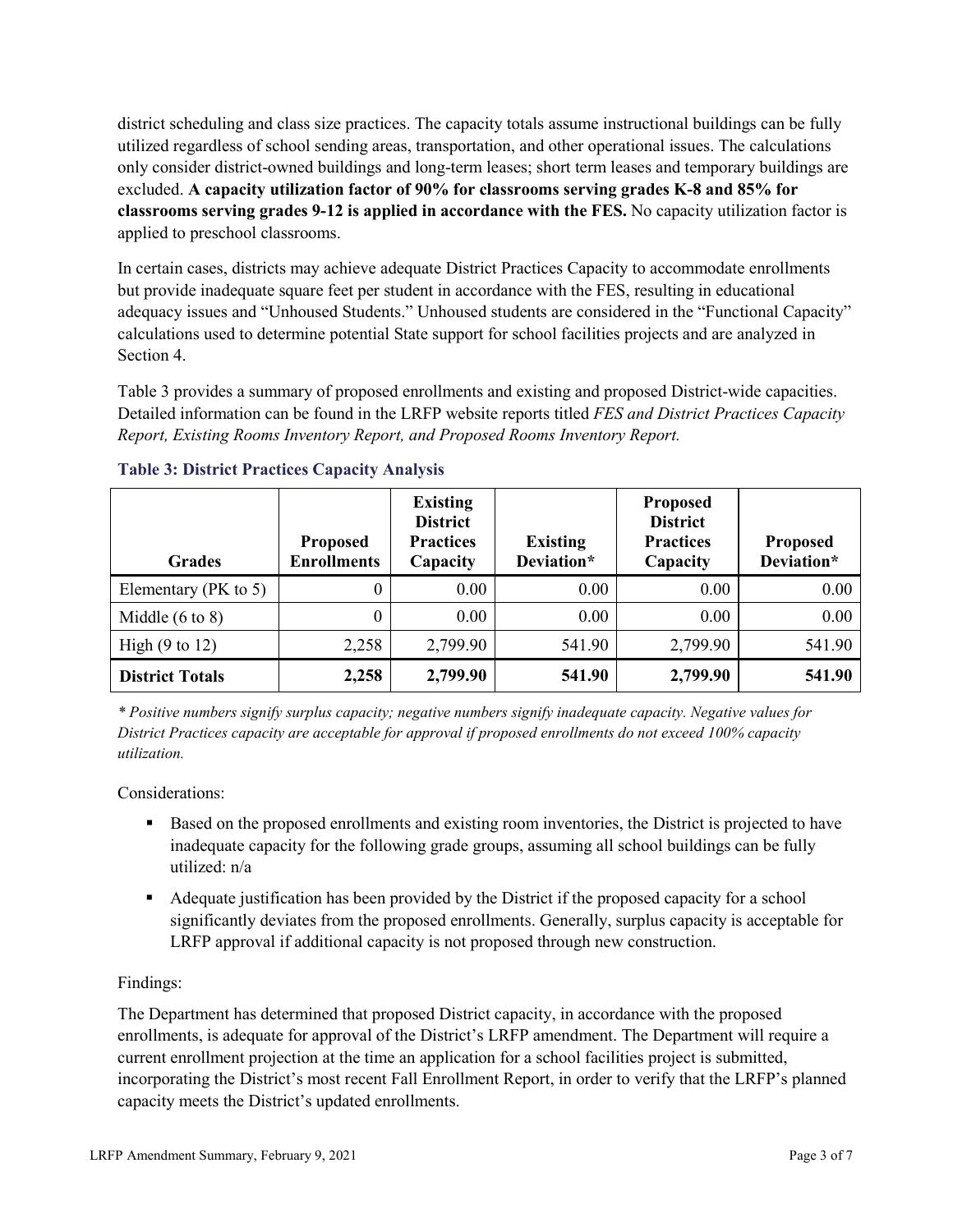## **4. New Construction Funding Eligibility**

*Functional Capacity* was calculated and compared to the proposed enrollments to provide a **preliminary estimate** of Unhoused Students and new construction funding eligibility. **A final determination will be made at the time of project application approval.**

*Functional Capacity* is the adjusted gross square footage of a school building *(total gross square feet minus excluded space)* divided by the minimum area allowance per full-time equivalent student for the grade level contained therein. *Unhoused Students* is the number of students projected to be enrolled in the District that exceeds the Functional Capacity of the District's schools pursuant to N.J.A.C. 6A:26-2.2(c). *Excluded Square Feet* includes (1) square footage exceeding the FES for any pre-kindergarten, kindergarten, general education, or self-contained special education classroom; (2) grossing factor square footage *(corridors, stairs, mechanical rooms, etc.)* that exceeds the FES allowance, and (3) square feet proposed to be demolished or discontinued from use. Excluded square feet may be revised during the review process for individual school facilities projects.

Table 4 provides a preliminary assessment of the Functional Capacity, Unhoused Students, and Estimated Maximum Approved Area for Unhoused Students for each FES grade group. The calculations exclude temporary facilities and short-term leased buildings. School buildings proposed for whole or partial demolition or reassignment to a non-school use are excluded from the calculations pending project application review. If a building is proposed to be reassigned to a different school, the square footage is applied to the proposed grades after reassignment. Buildings that are not assigned to a school are excluded from the calculations. In addition, only preschool students eligible for state funding (former ECPA students) are included. Detailed information concerning the calculations can be found in the *Functional Capacity and Unhoused Students Report* and the *Excluded Square Footage Report.*

| Category                                     | PK/K to 5        | 6 to 8   | 9 to 12  | <b>Total</b> |
|----------------------------------------------|------------------|----------|----------|--------------|
| Eligible PK /K-12 Proposed Enrollments       | 0                | 0        | 2,258    |              |
| FES Area Allowance (SF/student)              | 125.00           | 134.00   | 151.00   |              |
| <b>Prior to Completion of Proposed Work:</b> |                  |          |          |              |
| <b>Existing Gross Square Feet</b>            | $\theta$         | $\theta$ | 410,994  | 410,994      |
| <b>Adjusted Gross Square Feet</b>            | $\boldsymbol{0}$ | $\theta$ | 369,879  | 369,879      |
| <b>Adjusted Functional Capacity</b>          | 0.00             | 0.00     | 2,449.53 |              |
| <b>Unhoused Students</b>                     | 0.00             | 0.00     | 0.00     |              |
| Est. Max. Area for Unhoused Students         | 0.00             | 0.00     | 0.00     |              |
| <b>After Completion of Proposed Work:</b>    |                  |          |          |              |
| Gross Square Feet                            | $\theta$         | $\theta$ | 410,994  | 410,994      |
| New Gross Square Feet                        | $\theta$         | $\Omega$ | $\theta$ | $\Omega$     |
| <b>Adjusted Gross Square Feet</b>            | $\Omega$         | $\Omega$ | 369,879  | 369,879      |
| <b>Functional Capacity</b>                   | 0.00             | 0.00     | 2,449.53 |              |
| <b>Unhoused Students after Construction</b>  | 0.00             | 0.00     | 0.00     |              |
| Est. Max. Area Remaining                     | 0.00             | 0.00     | 0.00     |              |

#### **Table 4: Estimated Maximum Approved Area for Unhoused Students**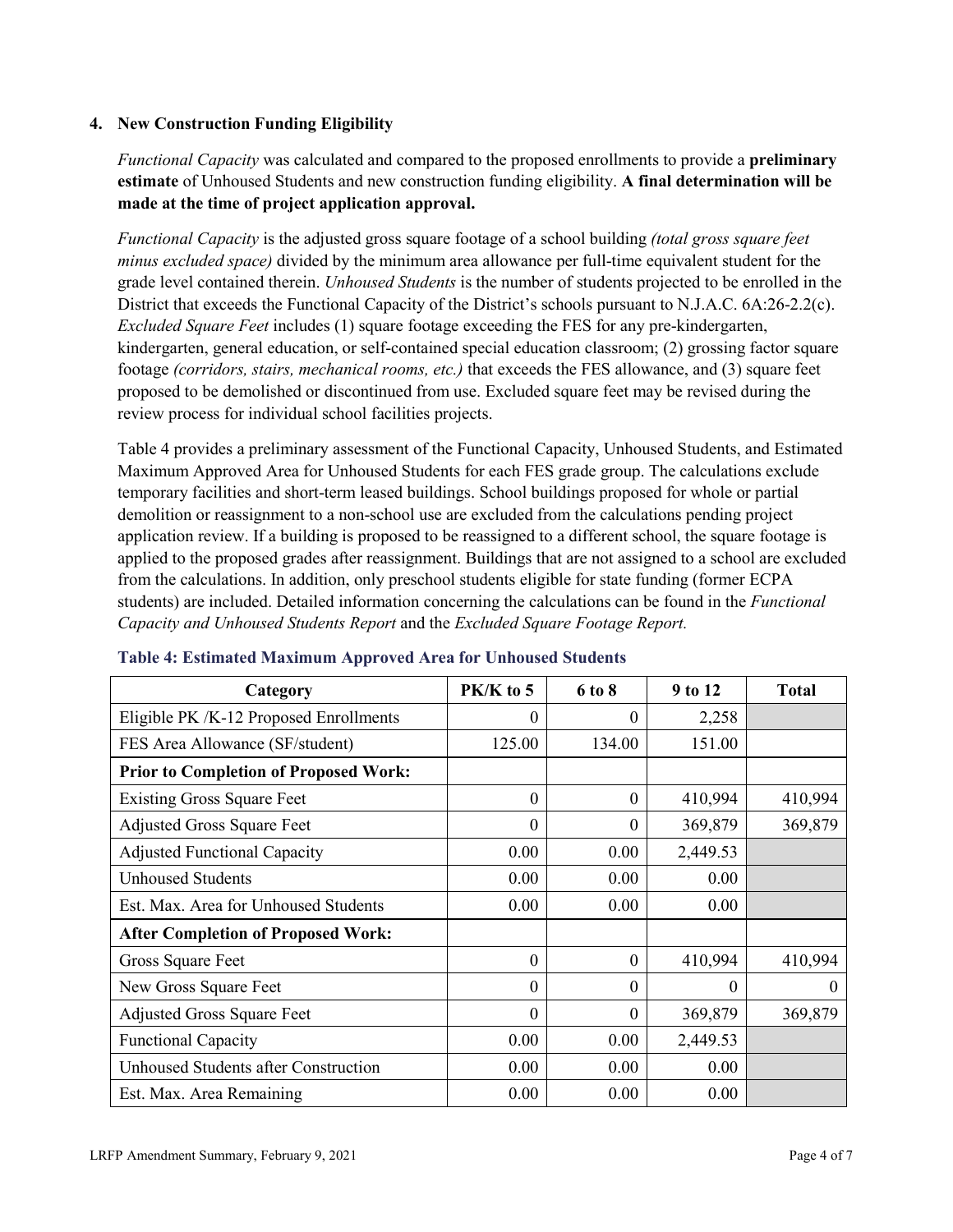Facilities used for non-instructional or non-educational purposes are ineligible for State support under the Act. However, projects for such facilities shall be reviewed by the Department to determine whether they are consistent with the District's LRFP and whether the facility, if it is to house students (full or part time) conforms to educational adequacy requirements. These projects shall conform to all applicable statutes and regulations.

Estimated costs represented in the LRFP by the District are for capital planning purposes only. The estimates are not intended to represent preliminary eligible costs or final eligible costs of approved school facilities projects.

Considerations:

- The District does not have approved projects pending completion, as noted in Section 1, that impact the Functional Capacity calculations.
- **The Functional Capacity calculations** *exclude* square feet proposed for demolition or discontinuation for the following FES grade groups and school buildings pending a feasibility study and project review: n/a.
- Based on the preliminary assessment, the District has Unhoused Students prior to the completion of proposed work for the following FES grade groups: n/a.
- New construction is proposed for the following FES grade groups: n/a.
- Proposed new construction exceeds the estimated maximum area allowance for Unhoused Students prior to the completion of the proposed work for the following grade groups: n/a.
- The District, based on the preliminary LRFP assessment, will not have Unhoused Students after completion of the proposed LRFP work. If the District is projected to have Unhoused Students, adequate justification has been provided to confirm educational adequacy in accordance with Section 6 of this determination.

## Findings:

Functional Capacity and Unhoused Students calculated in the LRFP are preliminary estimates. Preliminary Eligible Costs (PEC) and Final Eligible Costs (FEC) will be included in the review process for specific school facilities projects. A feasibility study undertaken by the District is required if building demolition or replacement is proposed per N.J.A.C. 6A:26-2.3(b)(10).

## **5. Proposed Work**

The District assessed program space, capacity, and physical plant deficiencies to determine corrective actions. Capital maintenance, or *"system actions,"* address physical plant deficiencies due to operational, building code, and /or life cycle issues. Inventory changes, or *"inventory actions,*" add, alter, or eliminate sites, site amenities, buildings, and/or rooms.

The Act (N.J.S.A. 18A:7G-7b) provides that all school facilities shall be deemed suitable for rehabilitation unless a pre-construction evaluation undertaken by the District demonstrates to the satisfaction of the Commissioner that the structure might pose a risk to the safety of the occupants even after rehabilitation or that rehabilitation is not cost-effective. Pursuant to N.J.A.C. 6A:26-2.3(b)(10), the Commissioner may identify school facilities for which new construction is proposed in lieu of rehabilitation for which it appears from the information presented that new construction is justified, provided, however, that for such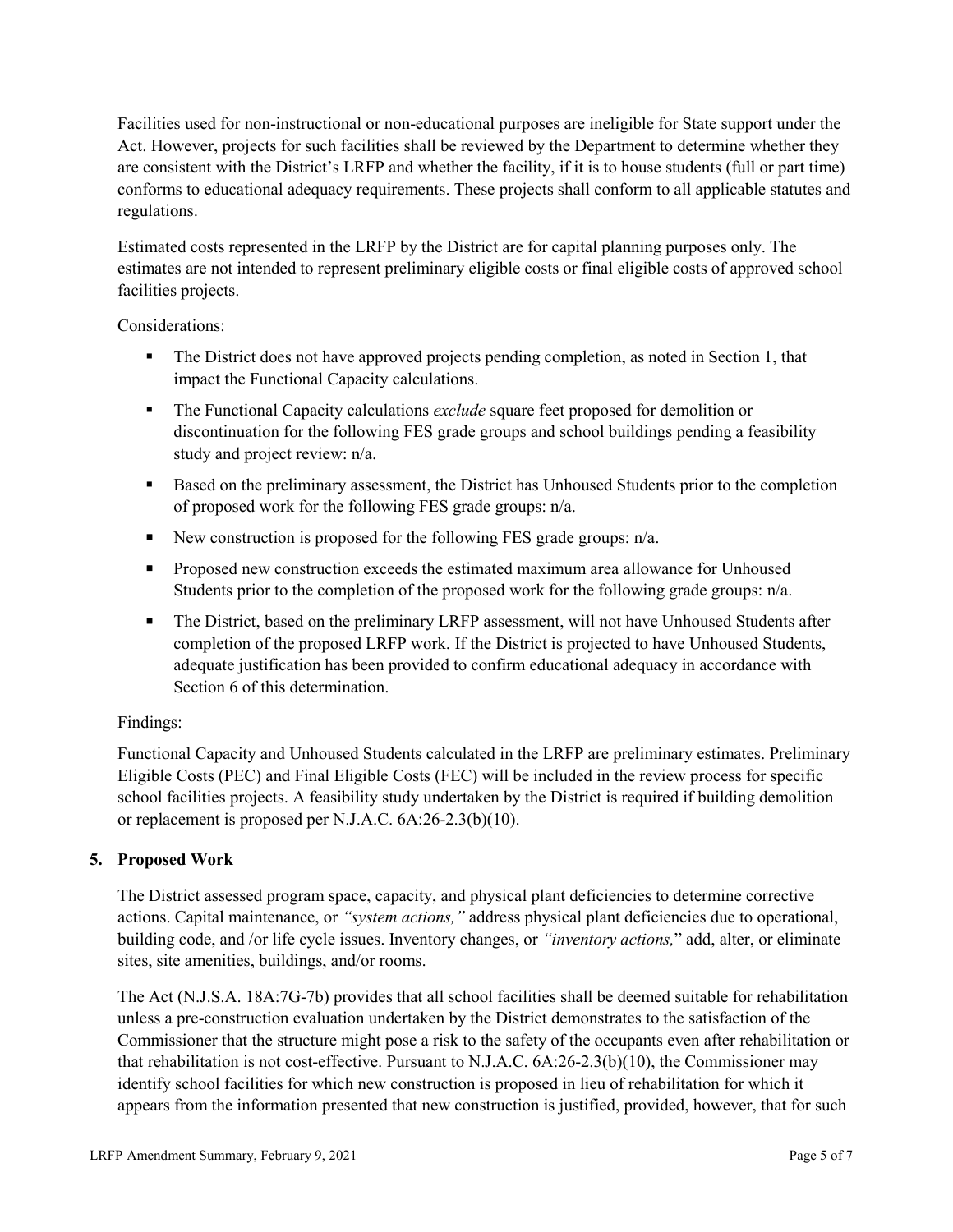school facilities so identified, the District must submit a feasibility study as part of the application for the specific school facilities project. The cost of each proposed building replacement is compared to the cost of additions or rehabilitation required to eliminate health and safety deficiencies and to achieve the District's programmatic model.

Table 5 lists the scope of work proposed for each school based on the building(s) serving their student population. Proposed inventory changes are described in the LRFP website reports titled *"School Asset Inventory Report and "Proposed Room Inventory Report."* Information concerning proposed systems work, or capital maintenance can be found in the "LRFP Systems Action Summary Report."

With the completion of the proposed work, the following schools are proposed to be eliminated:  $n/a$ ; the following schools are proposed to be added: n/a.

| <b>Proposed Scope of Work</b>                                                                  | <b>Applicable Schools</b>                                     |
|------------------------------------------------------------------------------------------------|---------------------------------------------------------------|
| <b>Renovation only</b> (no new construction)                                                   |                                                               |
| System actions only (no inventory actions)                                                     | West Morris Central HS (030), West Morris<br>Mendham HS (050) |
| Existing inventory actions only (no systems actions)                                           | n/a                                                           |
| Systems and inventory changes                                                                  | n/a                                                           |
| <b>New construction</b>                                                                        |                                                               |
| Building addition only (no systems actions)                                                    | n/a                                                           |
| Renovation and building addition (system, existing<br>inventory, and new construction actions) | n/a                                                           |
| New building on existing site                                                                  | n/a                                                           |
| New building on new or expanded site                                                           | n/a                                                           |
| Site and building disposal (in addition to above scopes)                                       |                                                               |
| Partial building demolition                                                                    | n/a                                                           |
| Whole building demolition                                                                      | n/a                                                           |
| Site and building disposal or discontinuation of use                                           | n/a                                                           |

#### **Table 5: School Building Scope of Work**

Findings:

The Department has determined that the proposed work is adequate for approval of the District's LRFP amendment. However, Department approval of proposed work in the LRFP does not imply the District may proceed with a school facilities project. The District must submit individual project applications with cost estimates for Department project approval. Both school facilities project approval and other capital project review require consistency with the District's approved LRFP.

## **6. Proposed Room Inventories and the Facilities Efficiency Standards**

The District's proposed school buildings were evaluated to assess general educational adequacy in terms of compliance with the FES area allowance pursuant to N.J.A.C. 6A:26-2.2 and 2.3.